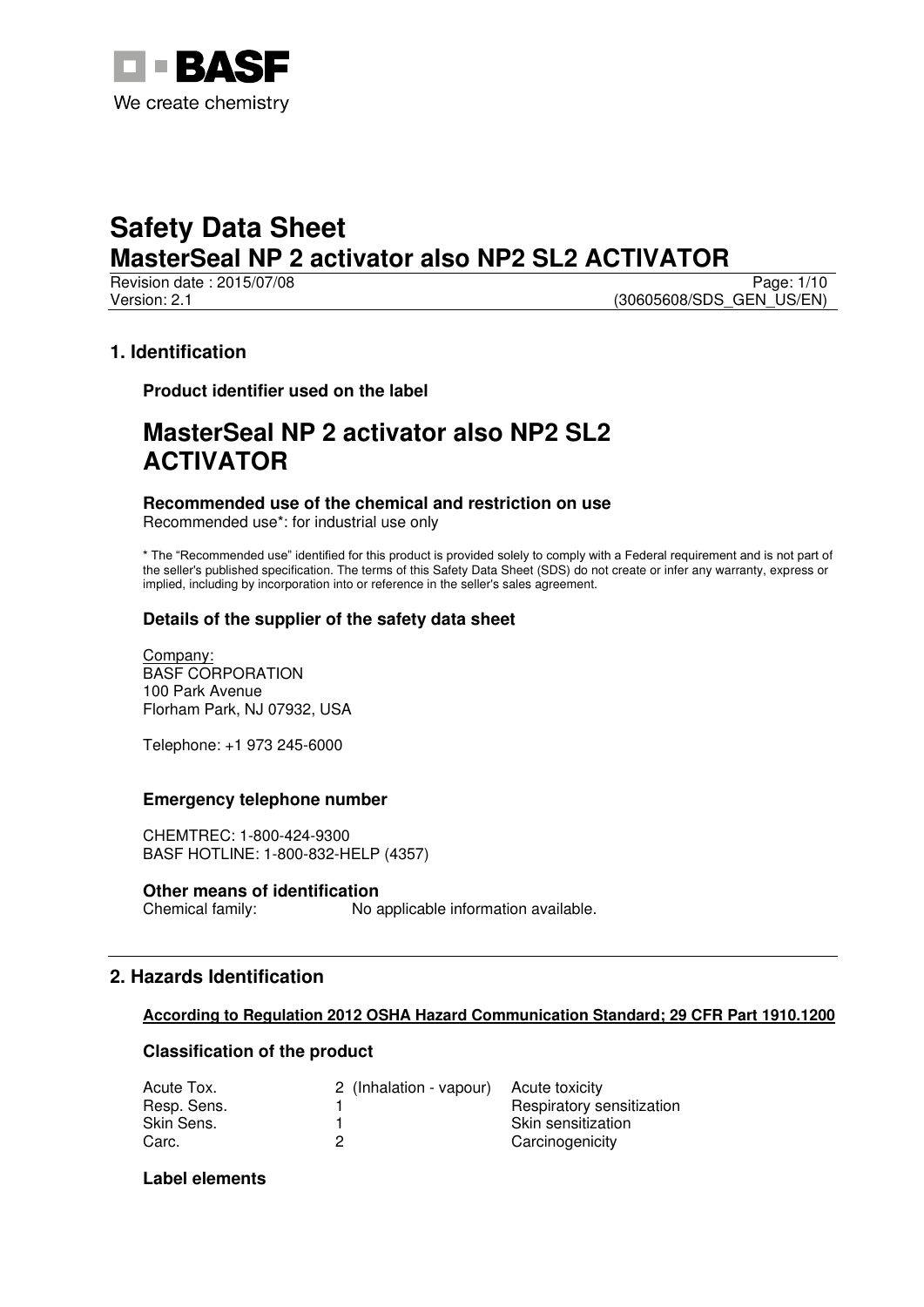Pictogram:

Revision date : 2015/07/08 Page: 2/10<br>Version: 2.1 (30605608/SDS\_GEN\_US/EN) (30605608/SDS\_GEN\_US/EN)

| Pictogram:                                               |                                                                                                    |
|----------------------------------------------------------|----------------------------------------------------------------------------------------------------|
| Signal Word:<br>Danger                                   |                                                                                                    |
| Hazard Statement:<br>H330<br>H334                        | Fatal if inhaled.<br>May cause allergy or asthma symptoms or breathing difficulties if<br>inhaled. |
| H317<br>H <sub>351</sub>                                 | May cause an allergic skin reaction.<br>Suspected of causing cancer.                               |
| Precautionary Statements (Prevention):                   |                                                                                                    |
| P <sub>271</sub>                                         | Use only outdoors or in a well-ventilated area.                                                    |
| P280                                                     | Wear protective gloves/protective clothing/eye protection/face<br>protection.                      |
| P260                                                     | Do not breathe mist or vapour.                                                                     |
| P201                                                     | Obtain special instructions before use.                                                            |
| P284                                                     | [In case of inadequate ventilation] wear respiratory protection.                                   |
| P202                                                     | Do not handle until all safety precautions have been read and<br>understood.                       |
| P <sub>272</sub>                                         | Contaminated work clothing should not be allowed out of the workplace.                             |
| Precautionary Statements (Response):                     |                                                                                                    |
| P310                                                     | Immediately call a POISON CENTER or doctor/physician.                                              |
| $P304 + P340$                                            | IF INHALED: Remove person to fresh air and keep comfortable for<br>breathing.                      |
| P303 + P352                                              | IF ON SKIN (or hair): Wash with plenty of soap and water.                                          |
| $P362 + P364$                                            | Take off contaminated clothing and wash before reuse.                                              |
| Precautionary Statements (Storage):                      |                                                                                                    |
| $P403 + P233$<br>P405                                    | Store in a well-ventilated place. Keep container tightly closed.<br>Store locked up.               |
| Precautionary Statements (Disposal):<br>P <sub>501</sub> | Dispose of contents/container to hazardous or special waste collection<br>point.                   |
|                                                          |                                                                                                    |

# **Hazards not otherwise classified**

No applicable information available.

Labeling of special preparations (GHS):

Product contains the following components and may cause allergy or asthma symptoms or breathing difficulties if inhaled: toluene-2,4-diisocyanate, toluene-2,6-diisocyanate

# **3. Composition / Information on Ingredients**

**According to Regulation 2012 OSHA Hazard Communication Standard; 29 CFR Part 1910.1200** 

| <b>CAS Number</b> | Weight %           | <b>Chemical name</b>     |
|-------------------|--------------------|--------------------------|
| 584-84-9          | $>= 1.0 - < 3.0\%$ | toluene-2,4-diisocyanate |
| 91-08-7           | $>= 0.3 - 1.0\%$   | toluene-2,6-diisocyanate |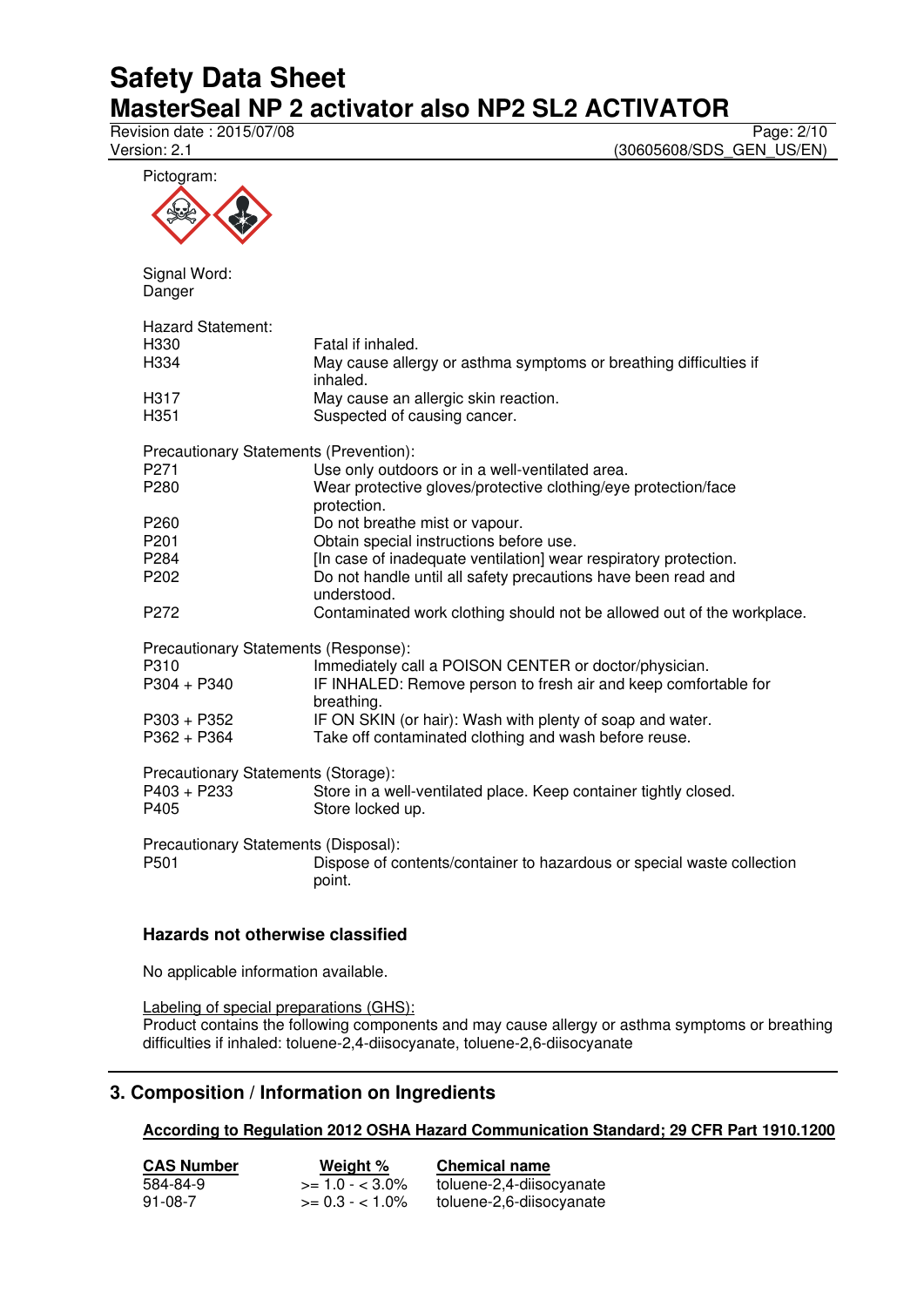Revision date : 2015/07/08 Page: 3/10

# **4. First-Aid Measures**

#### **Description of first aid measures**

#### **General advice:**

Remove contaminated clothing.

#### **If inhaled:**

Remove the affected individual into fresh air and keep the person calm. Assist in breathing if necessary. Immediate medical attention required.

#### **If on skin:**

Wash affected areas thoroughly with soap and water. Consult a doctor if skin irritation persists.

#### **If in eyes:**

In case of contact with the eyes, rinse immediately for at least 15 minutes with plenty of water. Immediate medical attention required.

#### **If swallowed:**

Rinse mouth and then drink plenty of water. Do not induce vomiting. Immediate medical attention required.

# **Most important symptoms and effects, both acute and delayed**

Symptoms: The most important known symptoms and effects are described in the labelling (see section 2) and/or in section 11.

Hazards: In sensitized individuals, sensitization reactions may be elicited by structurally similar substances. Respiratory sensitization may result in allergic (asthma-like) signs in the lower respiratory tract including wheezing, shortness of breath and difficulty breathing, the onset of which may be delayed. Repeated inhalation of high concentrations may cause lung damage, including reduced lung function, which may be permanent. Substances eliciting lower respiratory tract irritation may worsen the asthma-like reactions that may be produced by product exposures.

#### **Indication of any immediate medical attention and special treatment needed**

Note to physician Antidote: Specific antidotes or neutralizers to isocyanates do not exist.<br>Treatment: Treatment should be supportive and based on the judgement Treatment should be supportive and based on the judgement of the physician in response to the reaction of the patient.

# **5. Fire-Fighting Measures**

# **Extinguishing media**

Suitable extinguishing media: carbon dioxide, dry powder, foam, water spray

**Special hazards arising from the substance or mixture**  Hazards during fire-fighting: nitrous gases, fumes/smoke, isocyanate, vapour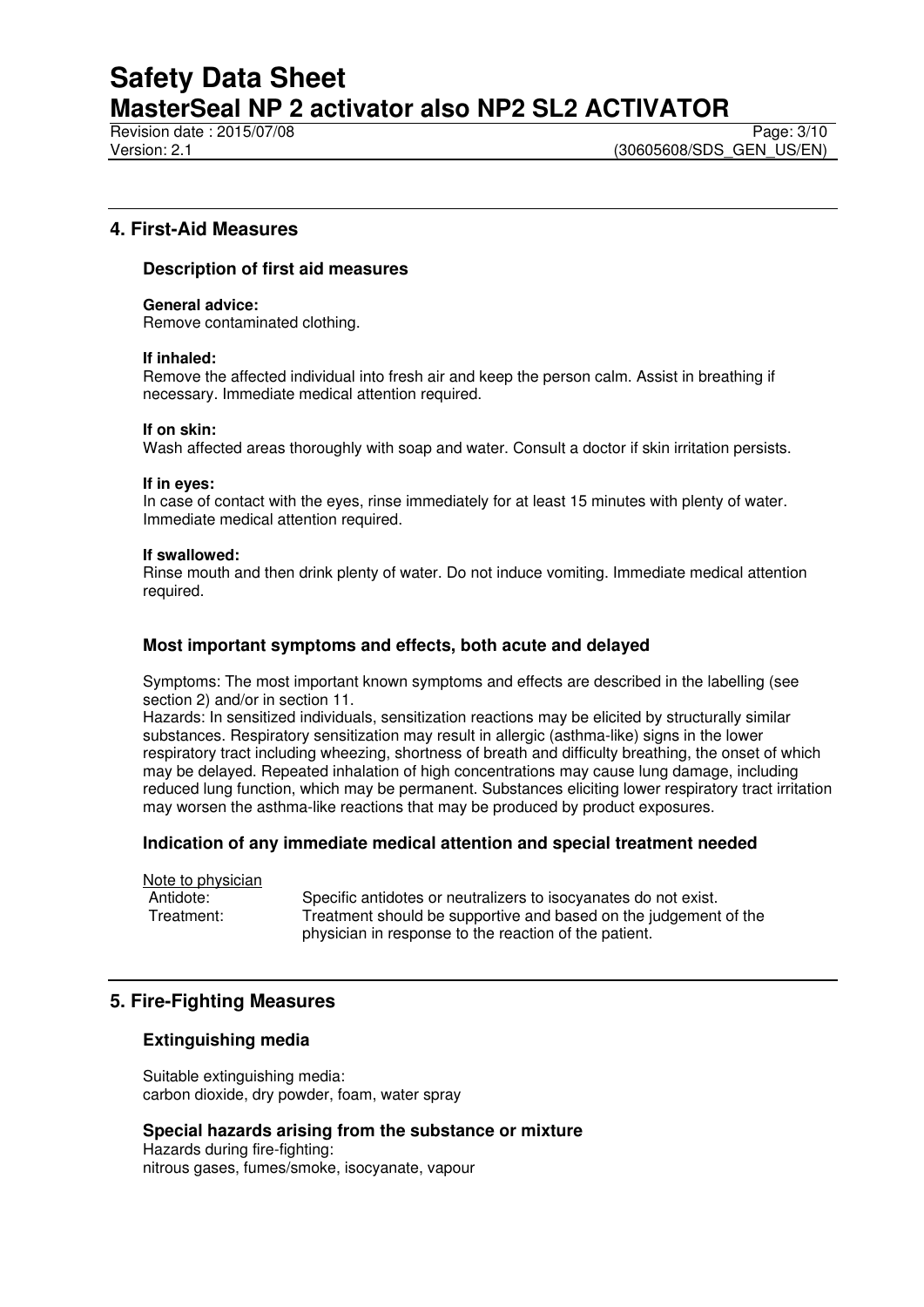Revision date : 2015/07/08 Page: 4/10

Version: 2.1 **Version: 2.1** (30605608/SDS\_GEN\_US/EN)

### **Advice for fire-fighters**

Protective equipment for fire-fighting: Firefighters should be equipped with self-contained breathing apparatus and turn-out gear.

#### **Further information:**

Sealed containers should be protected against heat as this results in pressure build-up.

# **6. Accidental release measures**

**Personal precautions, protective equipment and emergency procedures** 

Clear area. Ensure adequate ventilation. Wear suitable personal protective clothing and equipment.

### **Environmental precautions**

Do not discharge into drains/surface waters/groundwater.

### **Methods and material for containment and cleaning up**

For small amounts: Sweep/shovel up. Dispose of absorbed material in accordance with regulations. For large amounts: Contain spillage. Pick up with suitable absorbent material. Sweep/shovel up. Dispose of absorbed material in accordance with regulations. Ensure adequate ventilation. Avoid sources of ignition.

# **7. Handling and Storage**

#### **Precautions for safe handling**

Avoid contact with the skin, eyes and clothing. Avoid excessive temperatures. Avoid humidity.

Protection against fire and explosion:

Avoid all sources of ignition: heat, sparks, open flame. If exposed to fire, keep containers cool by spraying with water.

### **Conditions for safe storage, including any incompatibilities**

No applicable information available.

Suitable materials for containers: tinned carbon steel (Tinplate)

Further information on storage conditions: Keep container tightly closed and in a well-ventilated place.

Storage stability: Storage temperature: 65 - 104 °F Protect against moisture.

# **8. Exposure Controls/Personal Protection**

#### **Components with occupational exposure limits**

| toluene-2,6-diisocyanate | <b>ACGIH TLV</b> | TWA value 0.005 ppm; STEL value 0.02 ppm                                                                |
|--------------------------|------------------|---------------------------------------------------------------------------------------------------------|
| toluene-2,4-diisocyanate | OSHA PEL         | CLV $0.02$ ppm $0.14$ mg/m3; TWA value $0.005$<br>ppm 0.04 mg/m3; STEL value 0.02 ppm 0.15<br>$mg/m3$ ; |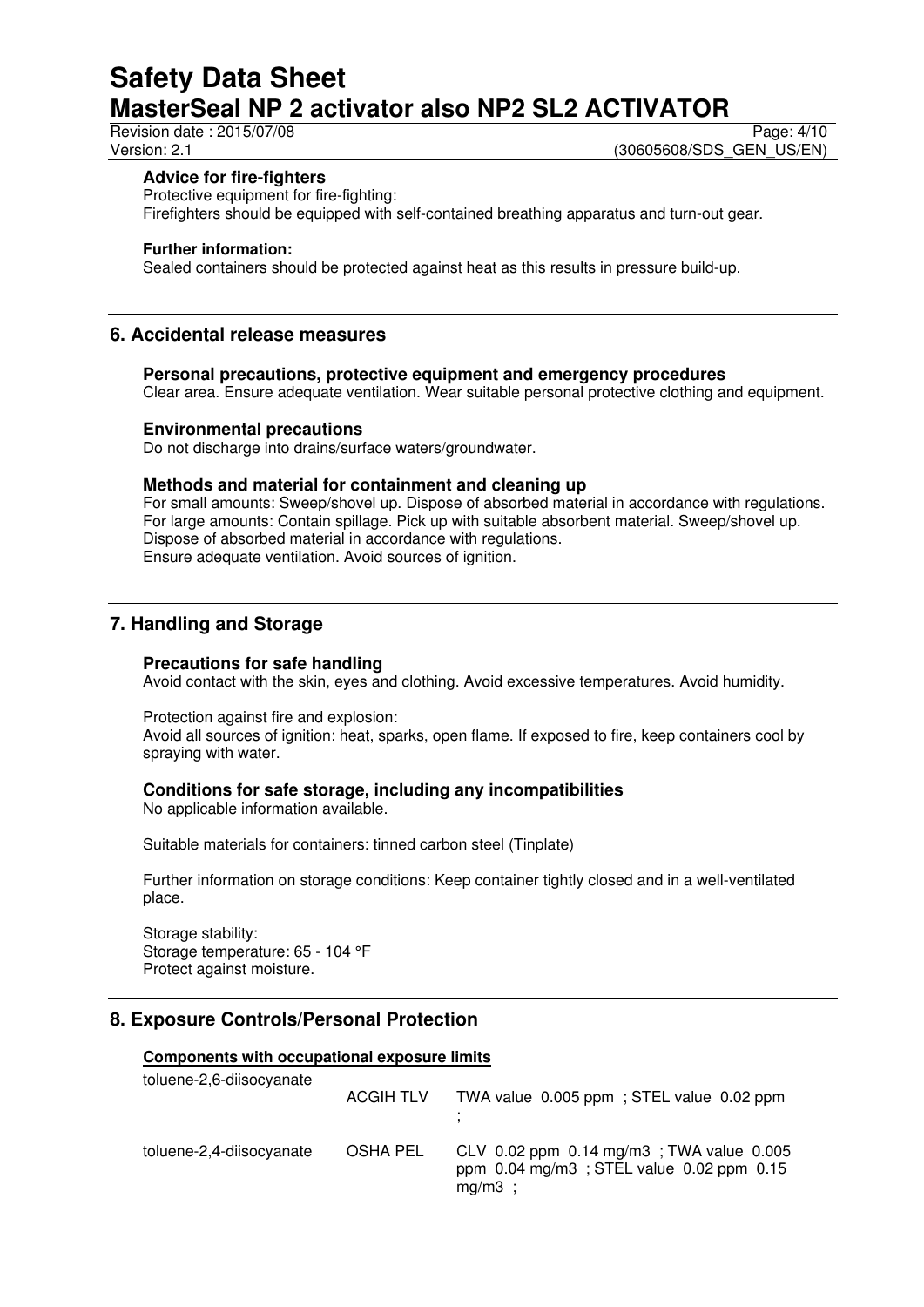# **Safety Data Sheet MasterSeal NP 2 activator also NP2 SL2 ACTIVATOR** Revision date : 2015/07/08 Page: 5/10

Version: 2.1 (30605608/SDS\_GEN\_US/EN)

ACGIH TLV TWA value 0.005 ppm ; STEL value 0.02 ppm

#### **Advice on system design:**

Provide local exhaust ventilation to control vapours/mists.

#### **Personal protective equipment**

#### **Respiratory protection:**

When atmospheric levels may exceed the occupational exposure limit (PEL or TLV) NIOSH-certified air-purifying respirators equipped with an organic vapor sorbent and particulate filter can be used as long as appropriate precautions and change out schedules are in place.

#### **Hand protection:**

Chemical resistant protective gloves, Protective glove selection must be based on the user's assessment of the workplace hazards.

;

#### **Eye protection:**

Safety glasses with side-shields. Wear face shield if splashing hazard exists.

#### **Body protection:**

Body protection must be chosen based on level of activity and exposure.

#### **General safety and hygiene measures:**

Wear protective clothing as necessary to prevent contact. Eye wash fountains and safety showers must be easily accessible. Observe the appropriate PEL value. Wash soiled clothing immediately. Contaminated equipment or clothing should be cleaned after each use or disposed of.

# **9. Physical and Chemical Properties**

| Form:                       | liquid                               |
|-----------------------------|--------------------------------------|
| Odour:                      | mild                                 |
| Odour threshold:            | No applicable information available. |
| Colour:                     | amber                                |
| pH value:                   | neutral to slightly alkaline         |
| Melting point:              | No data available.                   |
| Boiling range:              | 237 - 251 °C                         |
| Sublimation point:          | No applicable information available. |
| Flash point:                | 260 °F                               |
|                             | 126 °C                               |
| Flammability:               | not determined                       |
| Lower explosion limit:      | No data available.                   |
| Upper explosion limit:      | No data available.                   |
| Vapour pressure:            | No data available.                   |
| Density:                    | approx. $1.0$ g/cm3                  |
|                             | (20 °C)                              |
| Relative density:           | $8.7 - 9.1$                          |
|                             | (23 °C)                              |
| Bulk density:               | not applicable                       |
| Vapour density:             | Heavier than air.                    |
| Partitioning coefficient n- | No data available.                   |
| octanol/water (log Pow):    |                                      |
| Thermal decomposition:      | No applicable information available. |
| Viscosity, dynamic:         | No data available.                   |
| Viscosity, kinematic:       | No applicable information available. |
| Solubility in water:        | The product has not been tested.     |
|                             |                                      |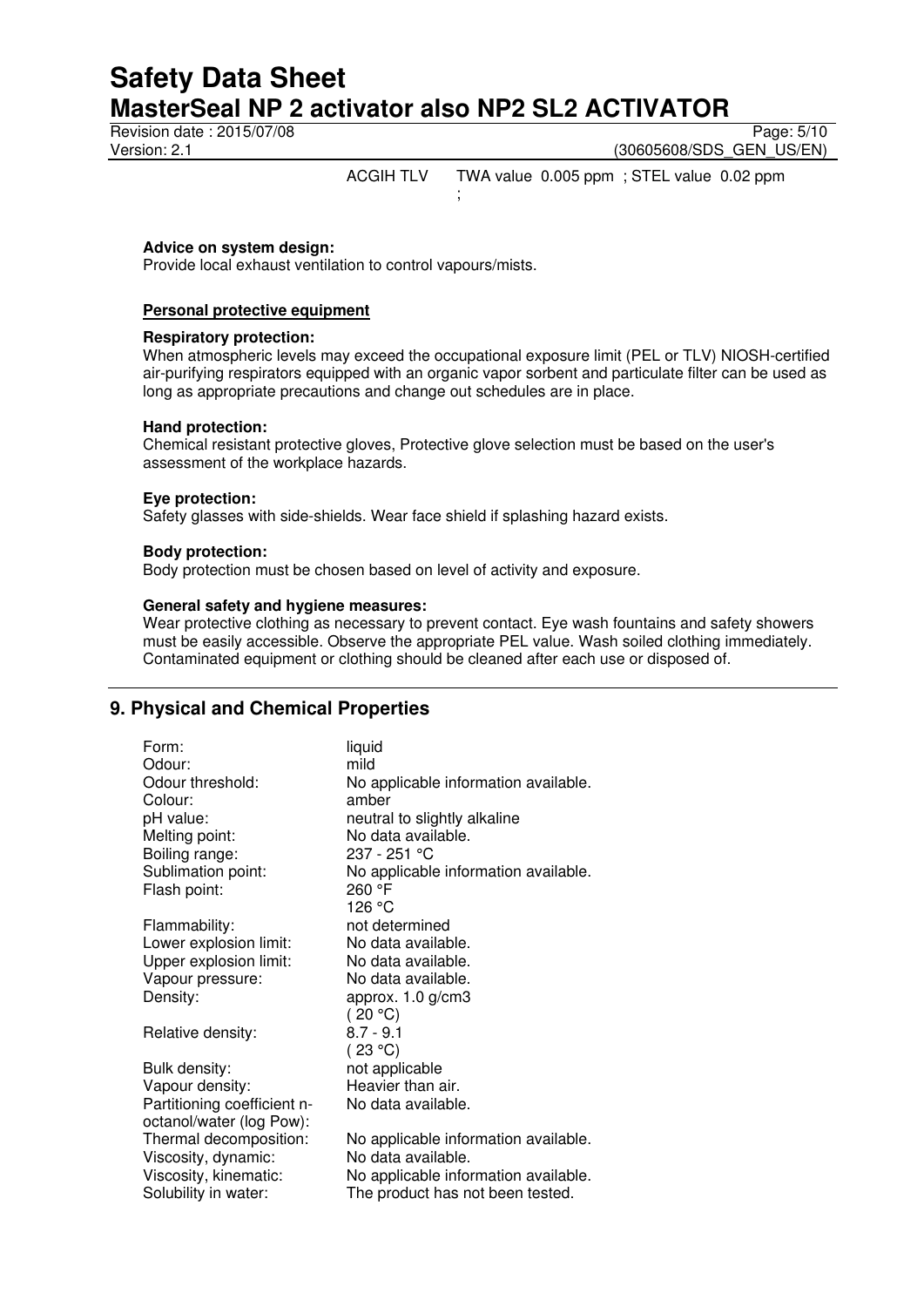Revision date : 2015/07/08 Page: 6/10

Version: 2.1 (30605608/SDS\_GEN\_US/EN)

Solubility (quantitative): No applicable information available. Solubility (qualitative): No applicable information available. Evaporation rate: No applicable information available.

# **10. Stability and Reactivity**

# **Reactivity**

No applicable information available.

Oxidizing properties: Based on its structural properties the product is not classified as oxidizing.

# **Chemical stability**

No applicable information available.

# **Possibility of hazardous reactions**

The product is chemically stable.

# **Conditions to avoid**

Avoid moisture. Avoid prolonged exposure to extreme heat. Avoid sources of ignition.

# **Incompatible materials**

strong oxidizing agents, strong bases, strong acids

# **Hazardous decomposition products**

Decomposition products: irritant gases/vapours, carbon oxides

Thermal decomposition: No applicable information available.

# **11. Toxicological information**

# **Primary routes of exposure**

Routes of entry for solids and liquids are ingestion and inhalation, but may include eye or skin contact. Routes of entry for gases include inhalation and eye contact. Skin contact may be a route of entry for liquefied gases.

# **Acute Toxicity/Effects**

Acute toxicity Assessment of acute toxicity: May be harmful if inhaled.

*Information on: toluene-2,4-diisocyanate Assessment of acute toxicity:Of very high toxicity after short-term inhalation. Virtually nontoxic after a single ingestion. Virtually nontoxic after a single skin contact.*  ----------------------------------

Oral No data available.

Inhalation Type of value: ATE Value: 1.340 mg/l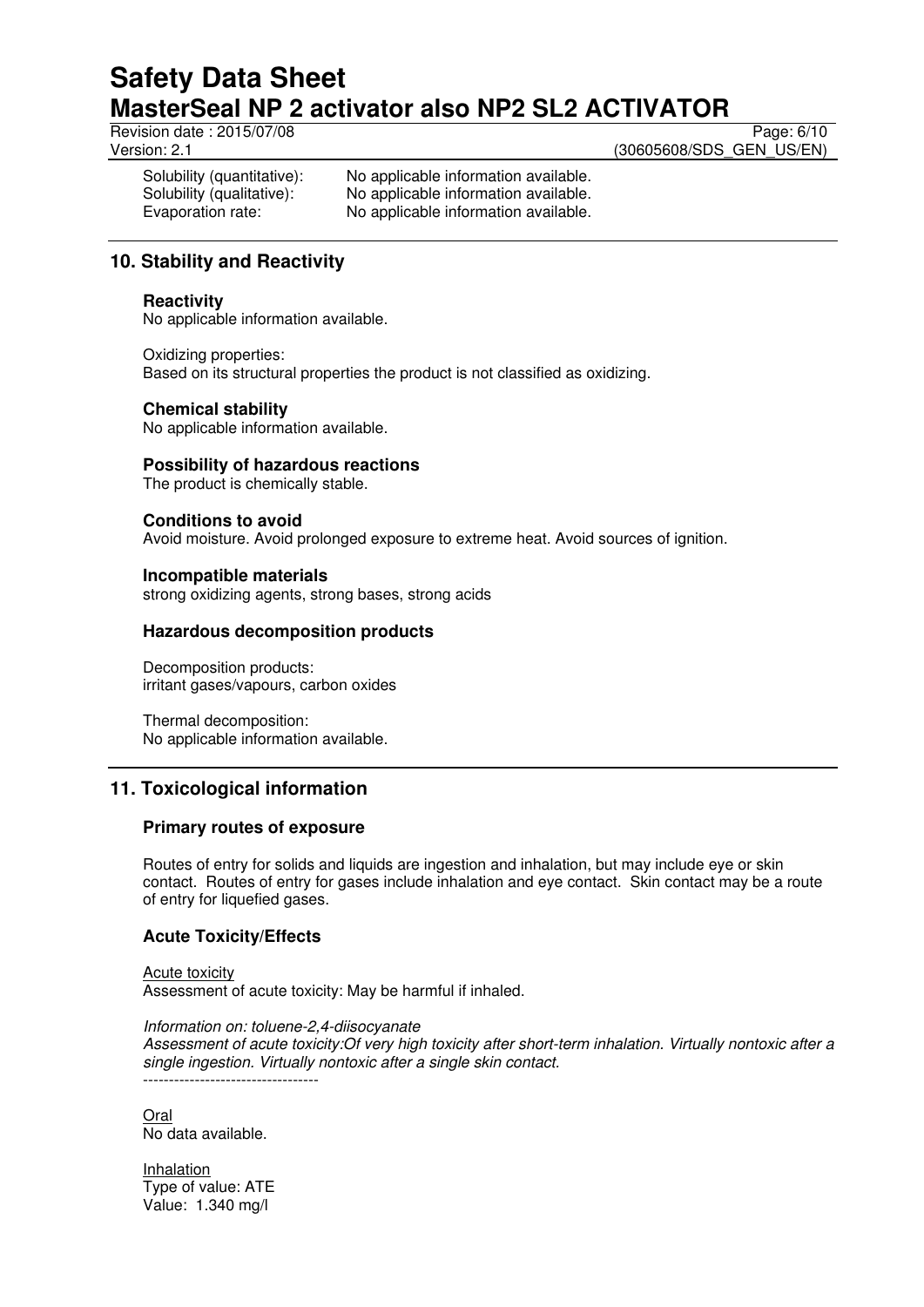Revision date : 2015/07/08 Page: 7/10<br>Version: 2.1 (30605608/SDS GEN US/EN) (30605608/SDS\_GEN\_US/EN)

Determined for vapor

*Information on: toluene-2,6-diisocyanate Type of value: LC50 Species: mouse Value: 0.07 mg/l Exposure time: 4 h The vapour was tested.* 

*Information on: toluene-2,4-diisocyanate Type of value: LC50 Species: rat Value: 0.1 mg/l Exposure time: 4 h Literature data.*  ----------------------------------

Dermal No data available.

Assessment other acute effects No applicable information available.

Irritation / corrosion Assessment of irritating effects: Irritating to eyes, respiratory system and skin.

*Information on: toluene-2,4-diisocyanate Assessment of irritating effects: Irritating to eyes and skin.*  ----------------------------------

**Skin** 

*Information on: toluene-2,6-diisocyanate Species: rabbit Result: Irritant. The product has not been tested. The statement has been derived from substances/products of a similar structure or composition. Literature data.* 

*Information on: toluene-2,4-diisocyanate Species: rabbit Result: Irritant. Literature data.*  ----------------------------------

Eye

*Information on: toluene-2,6-diisocyanate Species: rabbit Result: Irritant. The product has not been tested. The statement has been derived from substances/products of a similar structure or composition. Literature data.* 

*Information on: toluene-2,4-diisocyanate Species: rabbit Result: Irritant. Literature data.*  ----------------------------------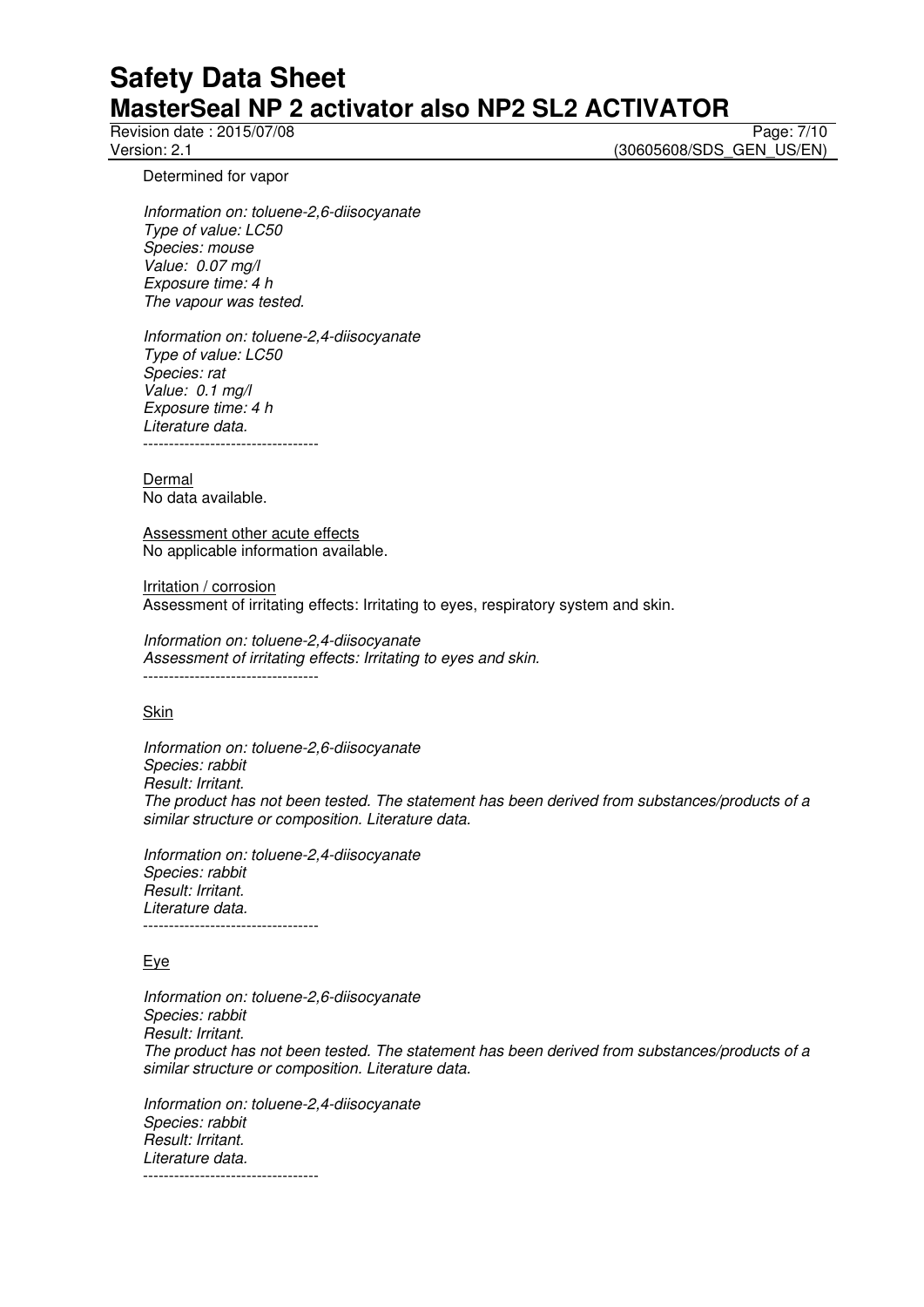Revision date : 2015/07/08 Page: 8/10

Version: 2.1 **Version: 2.1** (30605608/SDS\_GEN\_US/EN)

**Sensitization** 

Assessment of sensitization: Sensitization after skin contact possible. The substance may cause sensitization of the respiratory tract.

*Information on: toluene-2,4-diisocyanate Assessment of sensitization: The substance may cause sensitization of the respiratory tract. Sensitization after skin contact possible.*  ----------------------------------

# **Chronic Toxicity/Effects**

Repeated dose toxicity Assessment of repeated dose toxicity: No applicable information available.

*Information on: toluene-2,4-diisocyanate Assessment of repeated dose toxicity: The substance may cause damage to the lung even after repeated inhalation of low doses, as shown in animal studies.*  ----------------------------------

#### Genetic toxicity

*Information on: toluene-2,4-diisocyanate Assessment of mutagenicity: The substance was mutagenic in various test systems with bacterias and cell cultures; however, these results could not be confirmed in tests with mammals. Literature data.* 

#### **Carcinogenicity**

*Information on: toluene-2,4-diisocyanate Assessment of carcinogenicity: IARC (International Agency for Research on Cancer) has classified this substance as group 2B (The agent is possibly carcinogenic to humans). NTP listed carcinogen*  ----------------------------------

# **Symptoms of Exposure**

The most important known symptoms and effects are described in the labelling (see section 2) and/or in section 11.

# **12. Ecological Information**

#### **Toxicity**

Aquatic toxicity Assessment of aquatic toxicity: The product has not been tested.

Aquatic toxicity

*Information on: toluene-2,4-diisocyanate Assessment of aquatic toxicity:*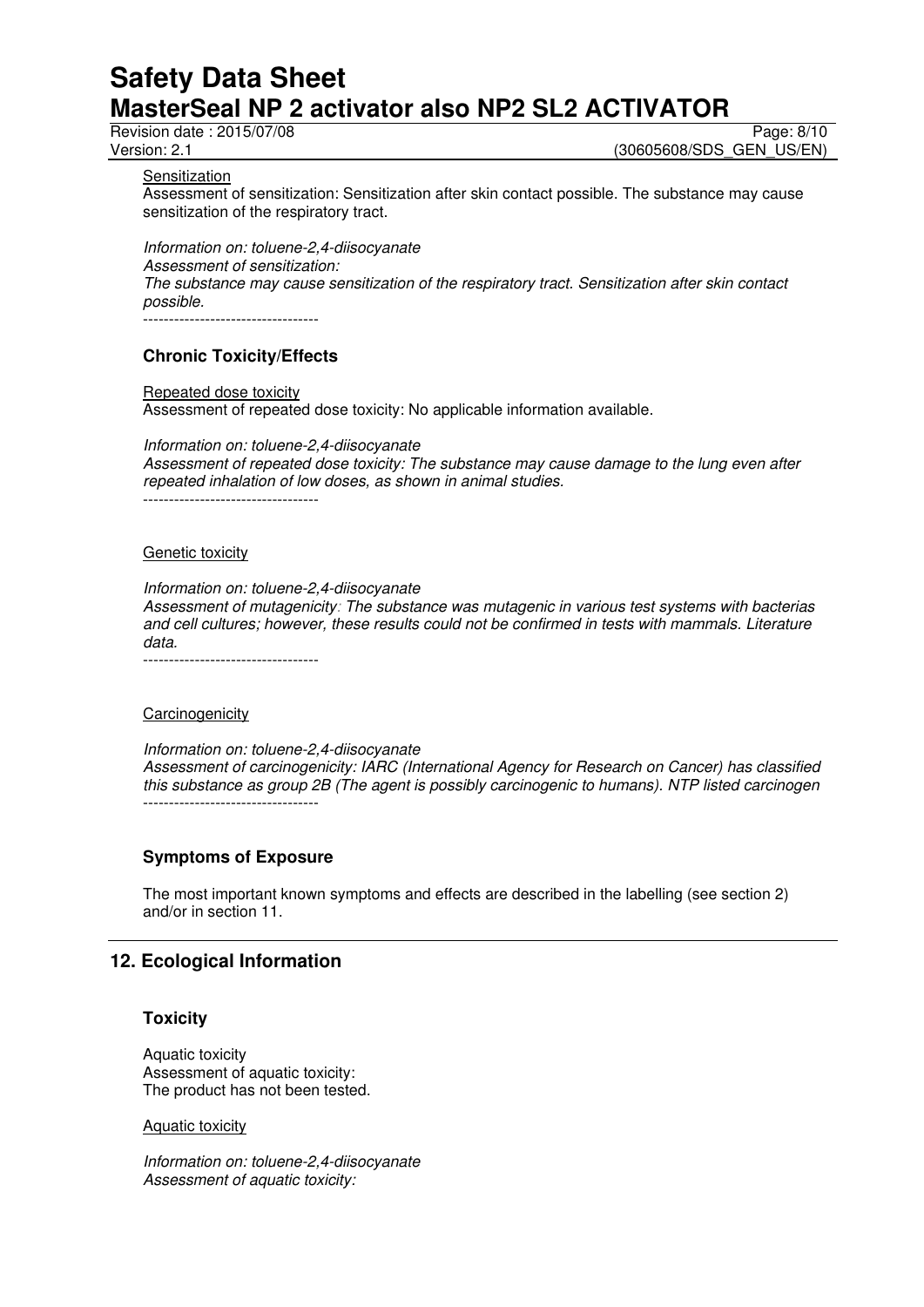Revision date : 2015/07/08 Page: 9/10

Version: 2.1 **Version: 2.1** (30605608/SDS\_GEN\_US/EN)

*Acutely harmful for aquatic organisms. The inhibition of the degradation activity of activated sludge is not anticipated when introduced to biological treatment plants in appropriate low concentrations. The product may hydrolyse. The test result maybe partially due to degradation products.* 

# **Additional information**

----------------------------------

Other ecotoxicological advice:

Do not release untreated into natural waters. Do not allow to enter soil, waterways or waste water channels. The product has not been tested. The statement has been derived from the properties of the individual components.

# **13. Disposal considerations**

#### **Waste disposal of substance:**

Do not discharge into drains/surface waters/groundwater. Dispose of in accordance with local authority regulations.

#### **Container disposal:**

Contaminated packaging should be emptied as far as possible; then it can be passed on for recycling after being thoroughly cleaned. Do not reuse empty containers.

# **14. Transport Information**

**Land transport**  USDOT

Not classified as a dangerous good under transport regulations

**Sea transport**  IMDG

Not classified as a dangerous good under transport regulations

# **Air transport**

IATA/ICAO

Not classified as a dangerous good under transport regulations

# **15. Regulatory Information**

#### **Federal Regulations**

**Registration status:**  Chemical TSCA, US released / listed

TSCA § 5 proposed Significant New Use Restriction (SNUR) This product contains a substance subject to a pending SNUR. 40 CFR 721.10789

**EPCRA 311/312 (Hazard categories):** Acute: Chronic